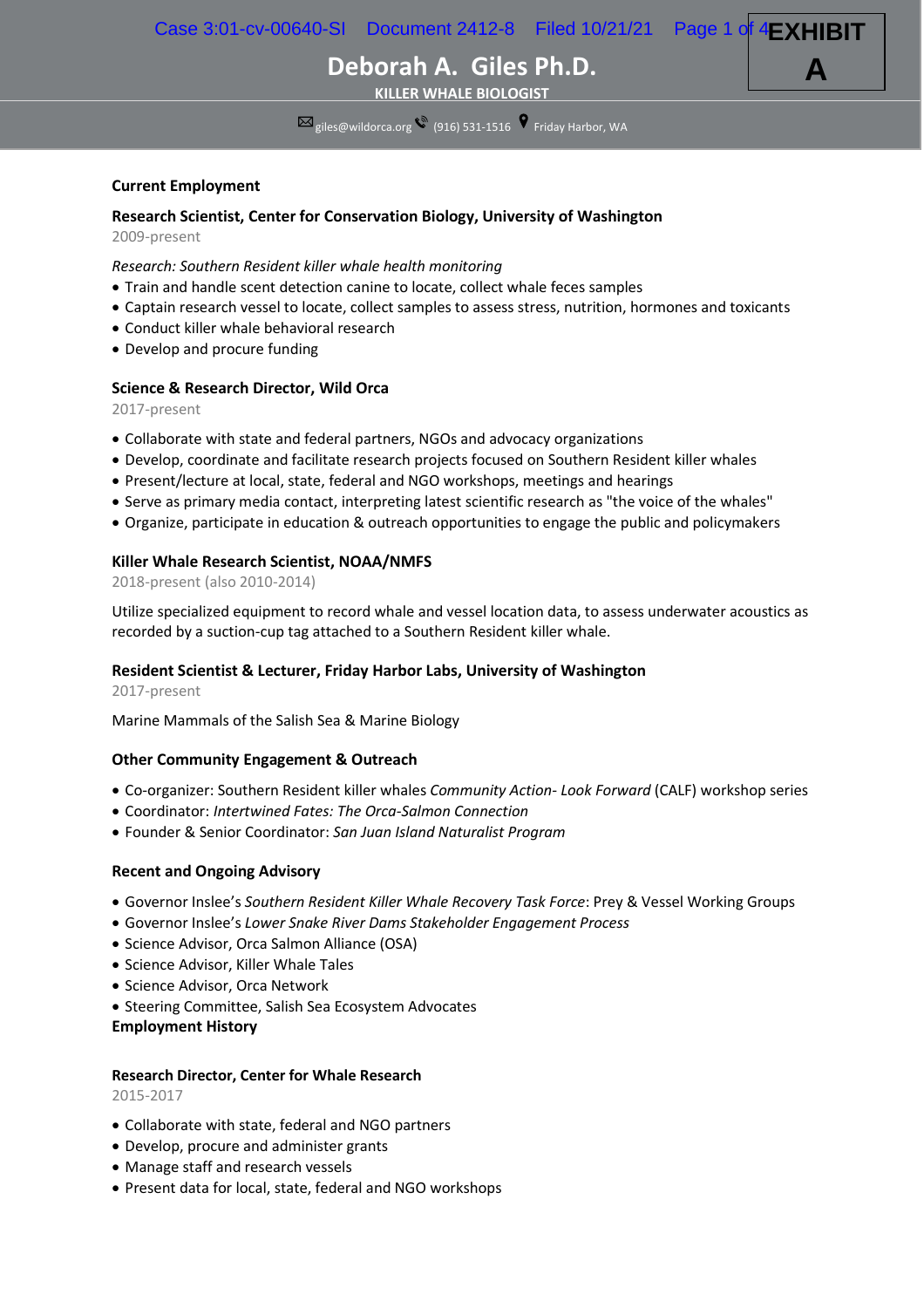- Serve as primary media contact, author press releases
- Facilitate annual photo ID and demography on Southern Resident killer whales

## **Research Assistant: Marine Mammal Stranding Network, The Whale Museum**

2005-2014

Respond to alert calls and assist with assessing condition of potentially stranded marine mammals. Collect remains for necropsy at University of Washington Friday Harbor Labs.

## **Killer Whale Research Assistant, Cascadia Research Collective**

2005-2010

*Research: Focal Behavioral Observations of Fish-Eating Killer Whales: Improving Our Understanding of Foraging Behavior and Prey Selection.* Assist with spotting, identifying, and tracking whales. Retrieve field samples (fish scales, prey tissue), process for analysis.

## **Research Assistant: Soundwatch, The Whale Museum**

2005-2008

*Boater Education Program*: Captain vessel conducting patrols to educate boaters on best practices around marine wildlife. Collect data on vessels quantities and activities around whales.

## **Killer Whale Research Assistant, NOAA/NMFS**

2007

*Research: Southern Resident Killer Whale Winter Range Tracking*. Deploy, retrieve and monitor acoustic and CTD (conductivity, temperature, depth) equipment. Conduct and process plankton tows and water samples for salinity, nutrients, and toxins. Locate, record marine mammals sightings.

## **Killer Whale Research Assistant, University of Washington**

2006-2007

*Research: Effects of Vessels on Behavior of Southern Resident Killer Whales*. Assist with spotting, identifying, and tracking individual killer whales from land-based field sites.

## **Biological Science Technician, NOAA/NMFS**

2006

*Research: Behavior of Southern Resident Killer Whales in the Presence of Vessels in San Juan Islands*. Collect vessel density and attribute data. Locate, identify individual whales, monitor movements, and identify group social behaviors.

## **Research Assistant, Cascadia Research Collective**

2005-2007

- *The Northeast Minke Whale Project:* On-the-water surveys for minke whales in the Northeast Pacific.
- *Research: Trends in Contaminants in Puget Sound Harbor Seals*. Record field data, photograph deceased pups, bag and label biopsy specimens for lab analysis of toxicity levels.

## **Education**

| Ph.D. Geography, Biogeography, Conservation Biology, University of California, Davis | 2014 |
|--------------------------------------------------------------------------------------|------|
| M.A. Geography, Conservation Biology, University of California, Davis                | 2007 |
| B.A. Philosophy, minor in Nature and Culture, University of California, Davis        | 2004 |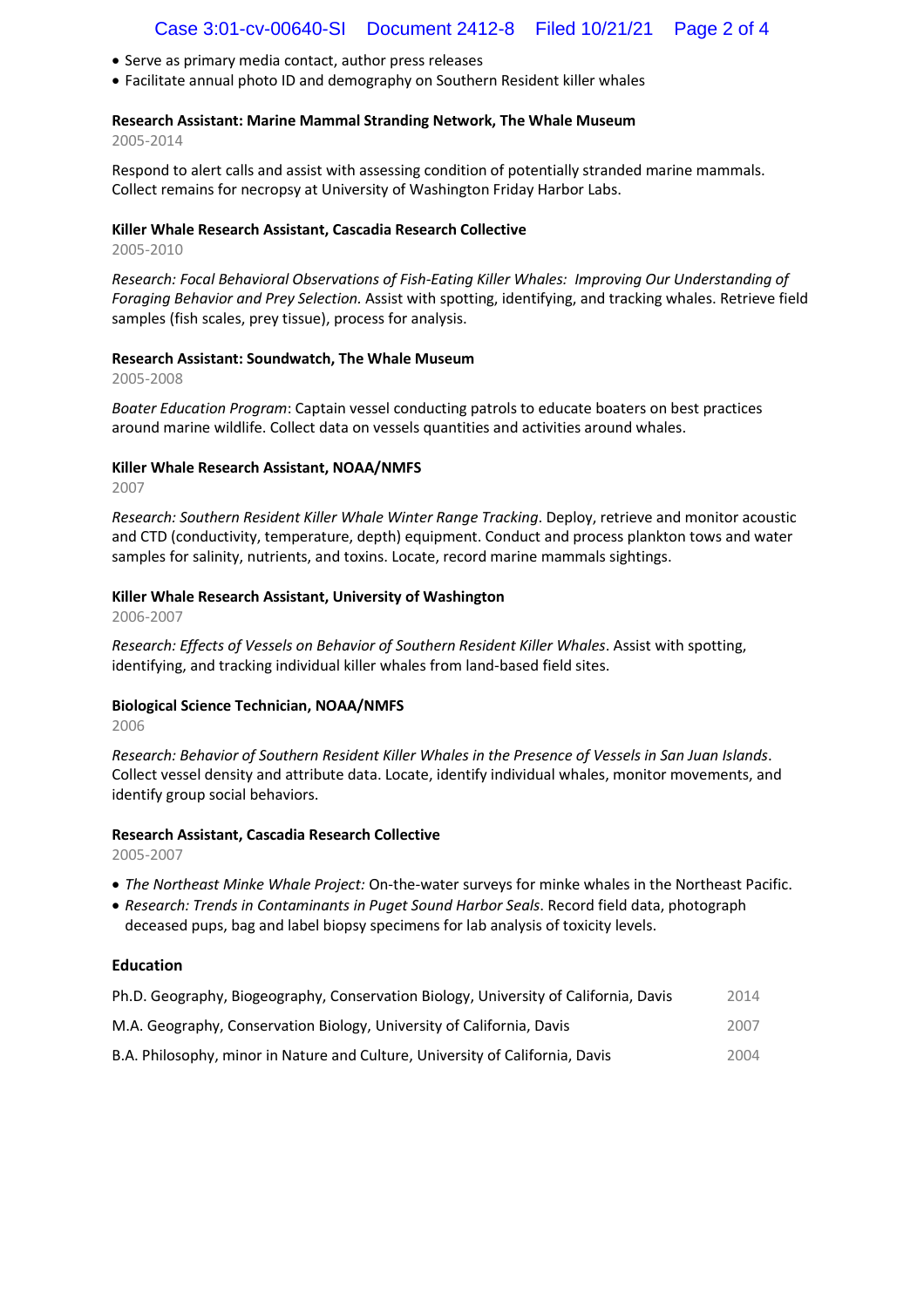# **Publications**

- Giles, D.A., J.K. Gaydos, J.K. Olson, M.N. Weiss (in prep). *Phocoenacide: the killing of porpoise by fish eating killer whales*
- Holt, Marla M., J.B. Tennessen, M.B. Hanson, C.K. Emmons, **D.A. Giles**, J.T. Hogan, M.J. Ford. 2021. Vessels and their sounds reduce prey capture efforts by endangered killer whales (Orcinus orca). Marine Environmental Research, Vol 170, 105429
- Weiss Michael N., D.W. Franks, **D.A. Giles**, S. Youngstrom, S.K. Wasser, K.C. Balcomb, D.K. Ellifrit, P. Domenici, M.A. Cant, S. Ellis, M.L. Nielsen, C. Grimes, D.P. Croft. 2021 Age and sex influence social interactions, but not associations, within a killer whale pod. Proc. R. Soc. B.2882021061720210617
- Holt, Marla M., J.B. Tennessen, E.J. Ward, M.B. Hanson, C.K. Emmons, **D.A. Giles**, J.T. Hogan, 2021. Effects of vessel distance and sex on the behavior of endangered killer whales. Frontiers in Marine Science, 7:582182, doi: 10.3389/fmars.2020.582182
- Holt, Marla M., M.B. Hanson, C.K. Emmons, D.K. Hass, **D.A. Giles**, J.T. Hogan, 2019. Sounds associated with foraging and prey capture in individual fish-eating killer whales, *Orcinus orca*. Journal of the Acoustical Society of America 146, 3475
- Holt, Marla M., J.B. Tennessen, M.B. Hanson, C.K. Emmons, **D.A. Giles**, J.T. Hogan, B.M. Wright, S. Thornton, 2019. How acoustics informs understanding of foraging behavior and effects of vessels and noise on killer whales. Journal of the Acoustical Society of America 146, 2897
- Tennessen, J.B., M. Holt, E.J. Ward, B. Hanson, C. Emmons, **D.A. Giles**, Jeffrey Hogan, 2019. Hidden Markov models reveal temporal patterns and sex differences in killer whale behavior. Scientific Reports 9, 14951
- Tennessen, J.B., M. Holt, B. Hanson, C. Emmons, **D.A. Giles**, Jeffrey Hogan, 2019. Kinematic signatures of prey capture from archival tags reveal sex differences in killer whale foraging activity. *Journal of Experimental Biology. Journal of Experimental Biology (2019) 222*
- Ellis, S., D.W. Franks, S. Nattrass, T.E. Currie, M.A. Cant, **D.A. Giles**, K. C. Balcomb, D. P. Croft, 2018. Analysis of ovarian activity reveal repeated evolution of post-reproductive lifespans in toothed whales. Scientific Reports 8, No. 12833
- Lundin, Jessica, Gina M. Ylitalo, **Deborah A. Giles**, et al., 2018. Pre-oil spill baseline profiling for contaminants in Southern Resident killer whale fecal samples indicated possible exposure to vessel exhaust. Marine Pollution Bulletin 136 (448–453)
- S. Ellis, D. W. Franks, S. Nattrass, M.A. Cant, D.L. Bradley, **D.A. Giles**, K. C. Balcomb, D. P. Croft, 2018. Post-reproductive lifespans are rare in mammals. Ecology and Evolution Vol. 8, (5)
- S. Ellis, D. W. Franks, S. Nattrass, M.A. Cant, M. N. Weiss, **D. Giles**, K. C. Balcomb, D. P. Croft, 2017. Mortality risk and social network position in resident killer whales: sex differences and the importance of resource abundance. Proc. R. Soc. B 2017 284 20171313; DOI: 10.1098/rspb.2017.1313.
- Lacy, Robert C., Rob Williams, Erin Ashe, Kenneth C. Balcomb, Lauren J.N. Brent, Christopher W. Clark, Darren P. Croft, **Deborah A. Giles**, Misty McDuffee, Paul Paquet, 2017. Evaluating anthropogenic threats to endangered killer whales to inform effective recovery plans. Scientific Reports 7, Article number: 14119
- Wasser, SK, Jessica Lundin, Katherine Ayres, Elizabeth Seely, **Deborah Giles** et al., 2017. Population growth is limited by nutritional impacts on pregnancy success in endangered Southern Resident Killer Whales. PLoS ONE 12(6)
- Lundin, J., et al., 2016. Modulation in Persistent Organic Pollutant Concentration and Profile by Prey Availability and Reproductive Status in Southern Resident Killer Whale Scat Samples. *Environ. Sci. Technol.,* 2016, 50 (12)
- Houghton, J., Marla Holt & **Deborah Giles**, 2015. The relationship between vessel traffic and noise levels received by killer whales (Orcinus orca). PLoS ONE 10(12)
- **Giles, D.A**., and Kari Koski, 2012. From Voluntary Guidelines to Regulations: The Evolution of Adaptive Management Practices for Vessel-based Whale Watching in the Trans-Boundary Waters of British Columbia and Washington State. Journal of International Wildlife Law and Policy, *15(1)*
- **Giles, Deborah A**., Rose Cendak, and Kari Koski, 2010. Measuring vessel compliance with Washington State boating laws and regional "Be Whale Wise Boating Guidelines" in the presence of Southern Resident Killer Whales (2007–2009). NMFS Contract Report No. AB133F07SE3026
- **Giles, Deborah A**. and Rose Cendak, 2009. An Assessment of Vessel Effects on the Spatial Structure of Southern Resident Killer Whale groups and Measuring Vessel Compliance with Boating Guidelines. NMFS Contract Report No. AB133F07SE3026